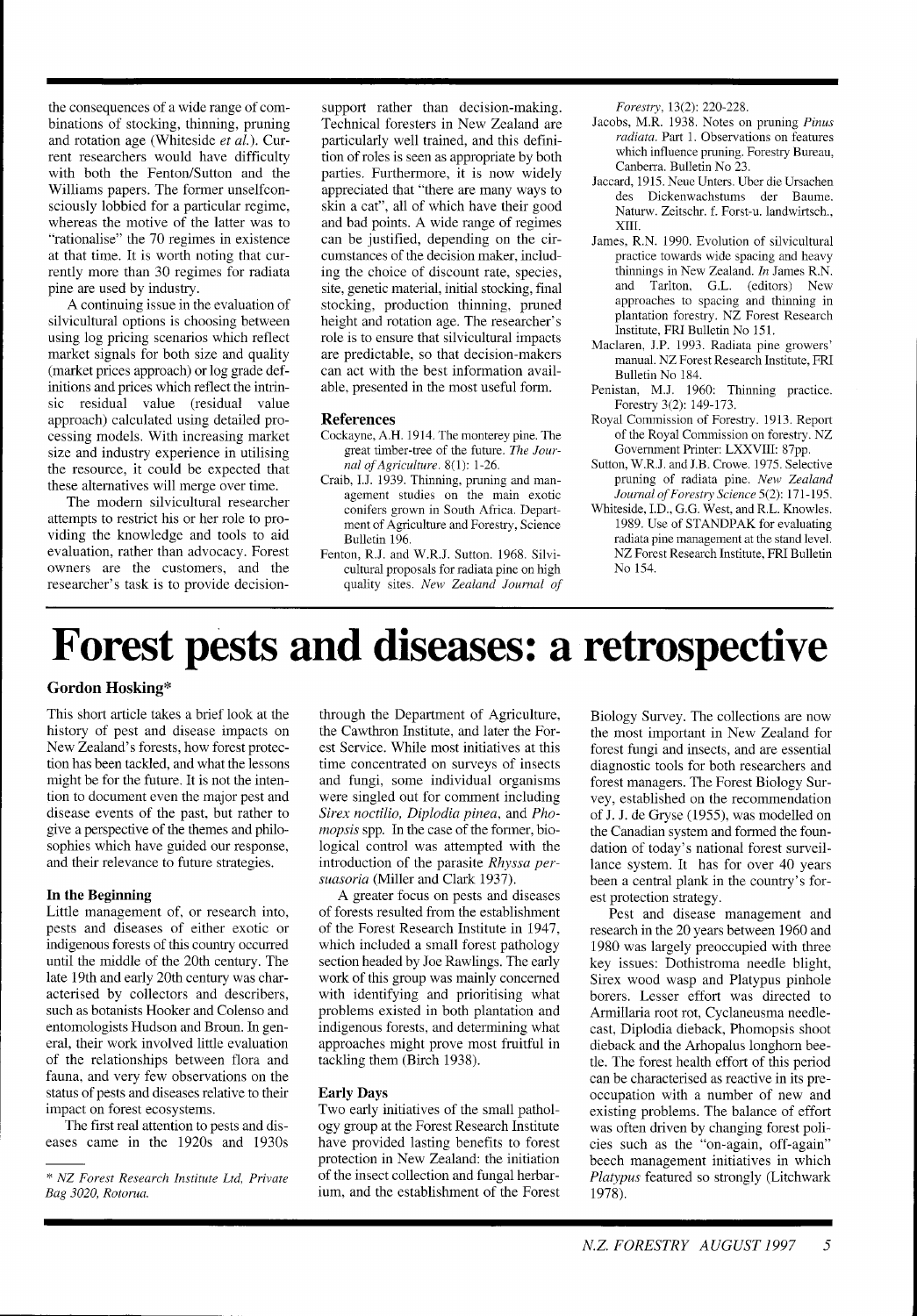Despite these wide-ranging and often shifting demands, the major disease problem in radiata pine, *Dothistroma pini,* was successfully controlled using a copper spray - a strategy which continues today, albeit in more refined form. Sirex was also brought under control through a combination of biological control and changes to silvicultural practice such that it is a relatively rare insect today. Changes in indigenous forest policy have largely relegated the *Platypus* beetles to their rightful place as part of our native insect fauna.

#### **Changing Directions**

The last 15 or 20 years have seen a major change in direction for New Zealand's forest health philosophy, with an increasing emphasis on a strategic, pro-active approach to both risk management and the future implications of specific pests and diseases. The review of forest health surveillance by Ashley & Hosking in 1981 signalled such a change and recognised the importance of incorporating new techniques and technologies into pest and disease monitoring. The development of a contingency plan for responding to new insect and disease establishments was similarly forward looking, evolving into the Ministry of Forestry policy document 'Forest Disease Contingency Plan' (Anon 1996) of today. Pest risk assessments of specific high-risk organisms not present in New Zealand, beginning with Pine Wilt Nematode in 1989 (Hosking 1989), and culminating in Pine Pitch Canker in 1997 (Dick 1997), continue this theme.

While specific problems, driven by individual insects and diseases, will continue to occupy both researchers and forest managers, even here the issues have tended to become more generic. The focus of eucalypt health problems is increasingly on site-tree interactions in relation to species and provenance, although the continual arrival of pests and diseases from Australia will almost certainly ensure a strong component of organism specific research as far as eucalypts are concerned.

Indigenous forest health, receiving less attention today than 15 years ago as far as insects and fungi are concerned, is now clearly the poor relation to exotic forests in both surveillance and research. A major initiative in the 1980s to clarify the role of insects and diseases in beech forest decline pointed the way towards an ecosystembased approach to indigenous forest health (Hosking 1986). Unfortunately the ability to monitor and evaluate forest health changes in our indigenous forests appears to have foundered - partly a casualty of science restructuring and partly through lack of forest management resources.

#### **Emerging Themes**

A number of themes have emerged over the past 40 years which largely account for New Zealand's remarkable success in protecting its forests from insects and diseases.

*Exclusion and Detection.* Few would argue that for an island country the best investment in forest protection is in the exclusion of harmful organisms and the early detection of those that escape. However, given the imperative of international trade and the prohibitive cost of full inspection of risk-containing material, exclusion can only be part of a larger strategy. Despite its limitations, forestry quarantine has almost certainly made a major contribution to present forest health, and will remain the first line of defence against new pests and diseases. Given quarantine's occasional failure, early detection strategies, particularly in areas surrounding ports of entry, will continue to be an essential part of the exclusion principle.

*Surveillance.* The development of a national forest health monitoring strategy

### **New Zealand Forestry**

invites you to submit material for inclusion in this publication

We accept:

- articles on a wide variety of forestry topics;
- comment on forestry or lnstitute of Forestry affairs;
- items on current events;
- letters to the editor;
- items from local sections;
- advertising.

Comments, letters, news items, and Institute news need to be with the Editor at the beginning of the month prior to publication.

has proved to be a cornerstone of forest protection in New Zealand, both in the skills it has provided in dealing with new problems, and in the information on the health status of our forests it has delivered. Perhaps its greatest deficiency in recent years has been the failure to include, or seriously address, indigenous forests.

*Research.* Understanding is the key to prioritising and quantifying forest health issues and research has underpinned this process for over 60 years. Knowledge of the size, nature, and implications of insect and disease events is the key to effective response, as opposed to a knee-jerk reaction. The spraying with insecticide of *Pseudocoremia* defoliating Douglas-fir in the 1970s (Kay 1983) was a knee-jerk reaction, not a sound forest protection

strategy.<br>Research would show natural pathogens would do the same job at about the same time, but more importantly, the problem would never have occurred if the stand had been properly managed. The preoccupation with the vulnerability of monocultures dating from de Gryse is another example of a knee-jerk reaction versus rational evaluation. We ignore the resilience of much of the world's natural forests which are similar monocultures, including our own mountain beech. We take a healthy plant, tend it, feed it, and harvest it in its full bloom of youth and then become preoccupied with vulnerability. Researchers Bain (1981), Chou (1981) and Whitehead (1981) provide the rationality to counter the knee-jerk. Research has increasingly moved from existing problems to risk evaluation in providing the basis for new forest protection strategies. The key will be keeping the balance.

*Long-term Solutions.* Solutions to forest pest and disease problems have from earliest days been strongly influenced by the economic considerations of a crop rotation of about 30 years. With perhaps the exception of nurseries and *Dothistroma,* insect and disease control has revolved around silvicultural practice, selection for resistance, and biological control, i.e. sustainable long-term solutions. It is unlikely there will be any change in this approach in the foreseeable future, apart from the evaluation of insect and disease susceptibility before the event for new tree species and genetic material.

*Preparedness.* An increasing trend over the past 20 years in forest protection has been the realisation that preparedness is not only an important component of a protection strategy, but can in fact identify weaknesses in existing systems through